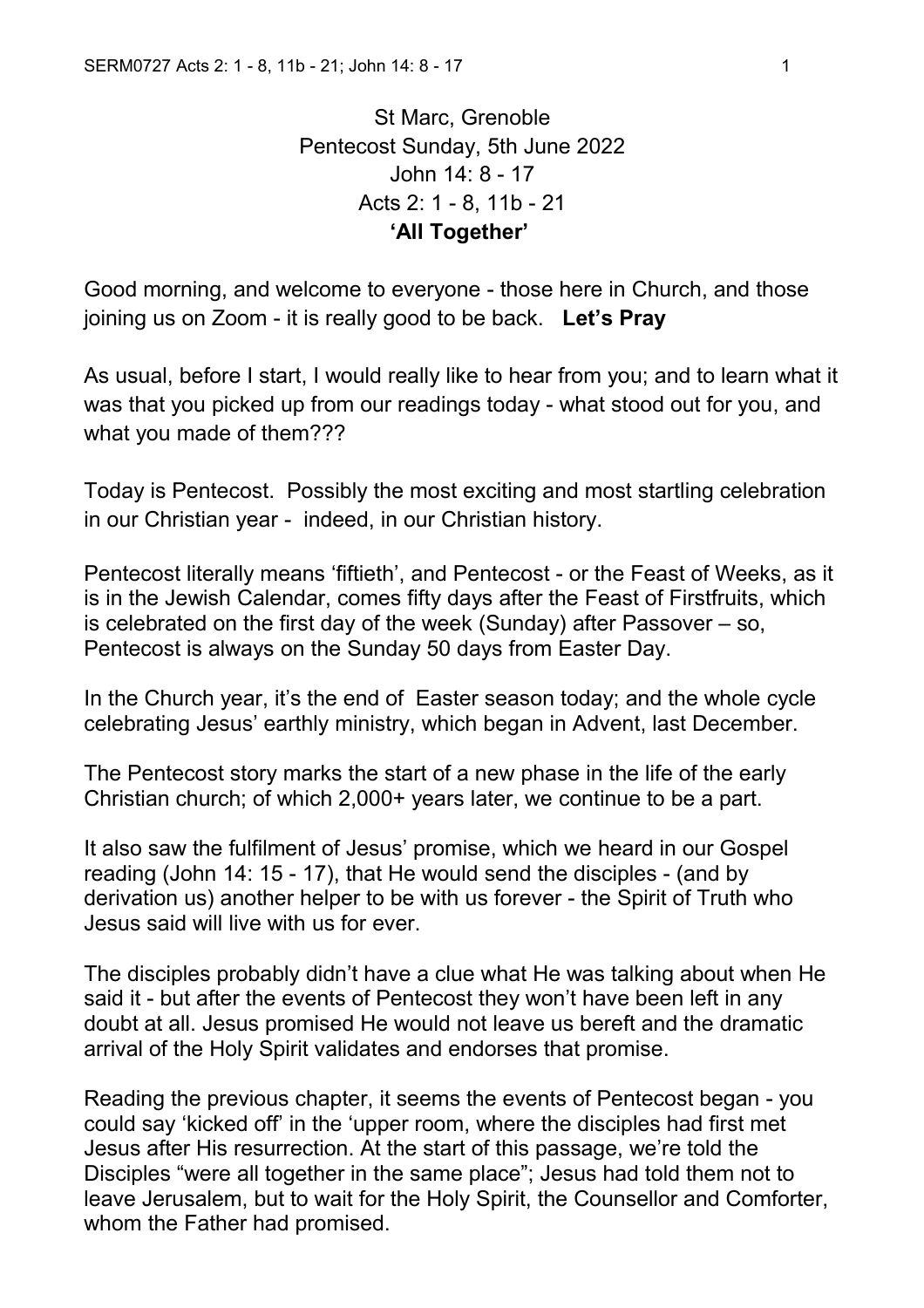There were many more people than just Jesus' immediate disciples - we're told there were men and women gathered there together - possibly as many as about 120 people - no doubt all tightly packed together.

**What do you think they were doing?** Waiting, praying, hiding, hoping, expecting something, or someone, sharing fellowship and eating together ...

Suddenly there was a complete shock – there came from heaven a *noise* like the sound of a strong wind**,** and it filled the whole house where they were sitting. N.B. we're told about the sound, but there's no suggestion of the actual wind - the original word used - *Ruach,* means both wind and spirit.

Then, tongues, seemingly made of fire, appeared to them, moving apart and coming to rest on each one of them. The Holy Spirit spread among them and we're told:" 'They were all filled with the Holy Spirit and began to speak in other languages, as the Spirit gave them the words to say. Can you imagine the buzz??

The noise and commotion attracted a large crowd of people, who came to see what all the noise was about

These uneducated men from Galilee had begun to speak in all kinds of different languages. People from all over the Jewish world – heard and understood the Good News about Jesus, in their own native languages.

There's no way the disciples would have known these languages – but they were empowered by the Holy Spirit.

Imagine the amazement and excitement as people realised what was happening. In v. 12 We're told 'Everyone was astonished and perplexed' 'What does this mean??' they were asking each other

The disciples were ecstatic at this remarkable sign of God's power, which descended from heaven. This sign confirmed, or guaranteed, that Jesus had ascended to His rightful place at the right hand of God the Father.

It was the beginning of something completely new. Nothing would ever be the same again! The Holy Spirit was drawing people out of their own concerns, to consider each other's needs; and transforming all of them. They had the experience together; it was the start of building the new 'church' community worshipping Jesus and being empowered by the Holy Spirit to work together.

Of course, there were also sceptics who, because they couldn't understand the different languages, thought the disciples were drunk. Which was silly, because when people are drunk, they're usually much harder to understand.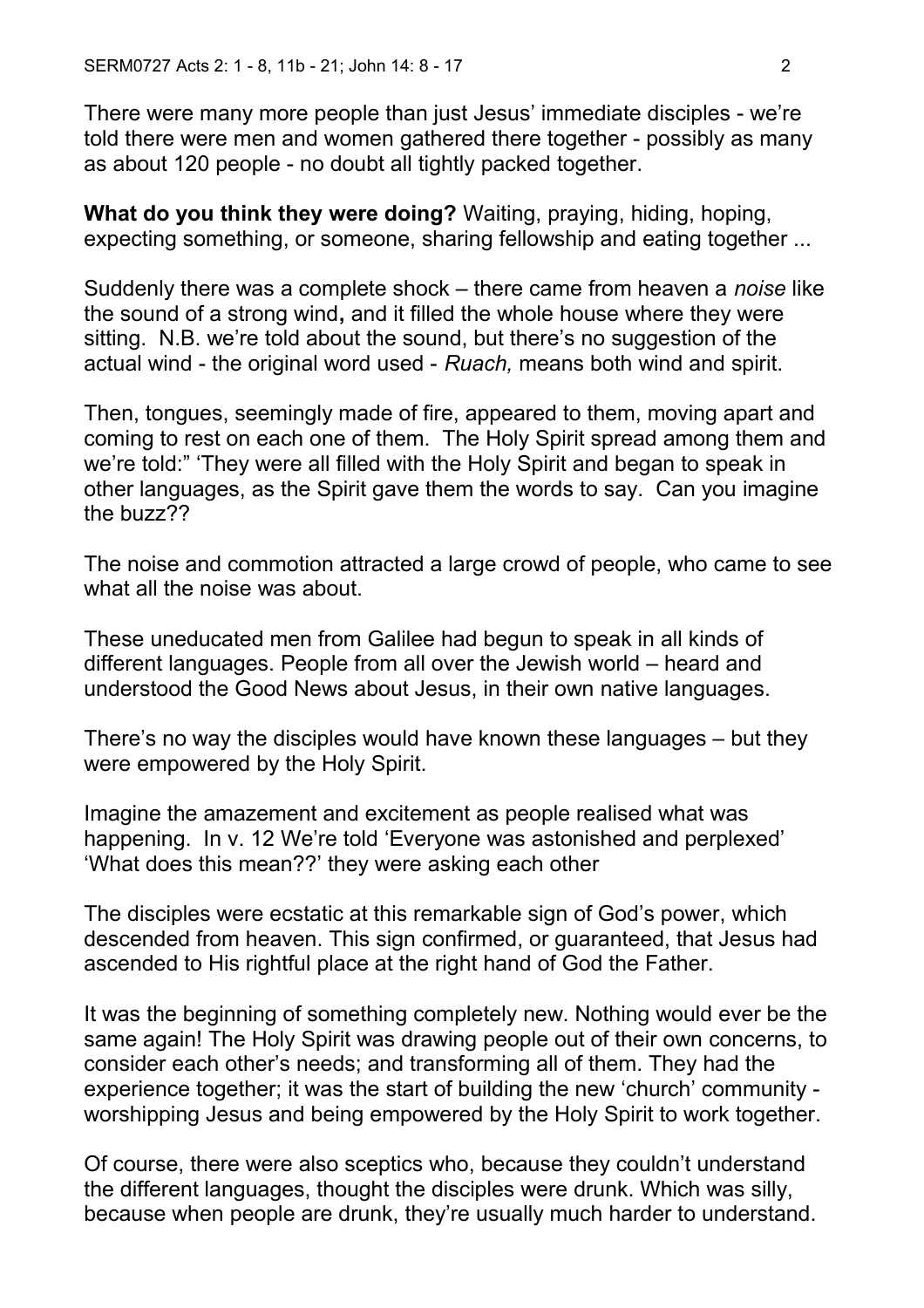SERM0727 Acts 2: 1 - 8, 11b - 21; John 14: 8 - 17 3 But, on this occasion, it was easier for folk from all over the world to understand - they heard God's message in their own languages!

Then, Peter stood up and preached his first sermon – and what a sermon he preached! He explained to the people where these things were prophesied, in the Book of Joel, hundreds of years earlier. He spoke with bold urgency; and what's even more amazing is we're told that about 3,000 people joined the church, and were baptised on that one day.

Whenever the Holy Spirit is involved, remarkable things happen (not always quite as visible and public). People's lives are dramatically transformed! The Holy Spirit empowers and establishes all of us, whoever we are, wherever we come from and however marginalised we may feel.

The prophecy in Joel that Peter preached from (Joel 2: 28 – 32) tells us about that: God says 'In the last days I will pour out my Spirit on all people; your sons and daughters will prophesy; young men will see visions, old men will dream dreams and God promises wonders in heaven and signs on earth'

The most exciting, yet the most challenging thing in that prophecy is the final line, which says: '*Everyone* who calls on the name of the Lord will be saved'.

That's a wonderfully reassuring promise – it doesn't say everyone who's perfect, or everyone who's good or everyone of a particular race; it says, simply: *'everyone* who calls on the name of the Lord' WILL be saved.

If, like me, you ever feel weak or inadequate or you have a history of failures, or imperfections - Be encouraged - we are promised that '*everyone'* who calls on the name of the Lord *WILL* be saved.

But, as we hear and talk about the amazing events at Pentecost, there is a danger we'll concentrate more on WHAT happened, than WHY it happened.

That event, at Pentecost, was the beginning of the Christian church; defining its character and learning its purpose - learning to work together as a community empowered by the Holy Spirit.

The Holy Spirit was poured out on the disciples at Pentecost, just as Jesus had promised - and as they'd been praying, in order to equip and empower them to be Jesus' witnesses, as He instructed them: "in Jerusalem, all over Judea and Samaria, even to the ends of the world."

What does all this mean for us - in our delightful, disparate, international, multilingual community??